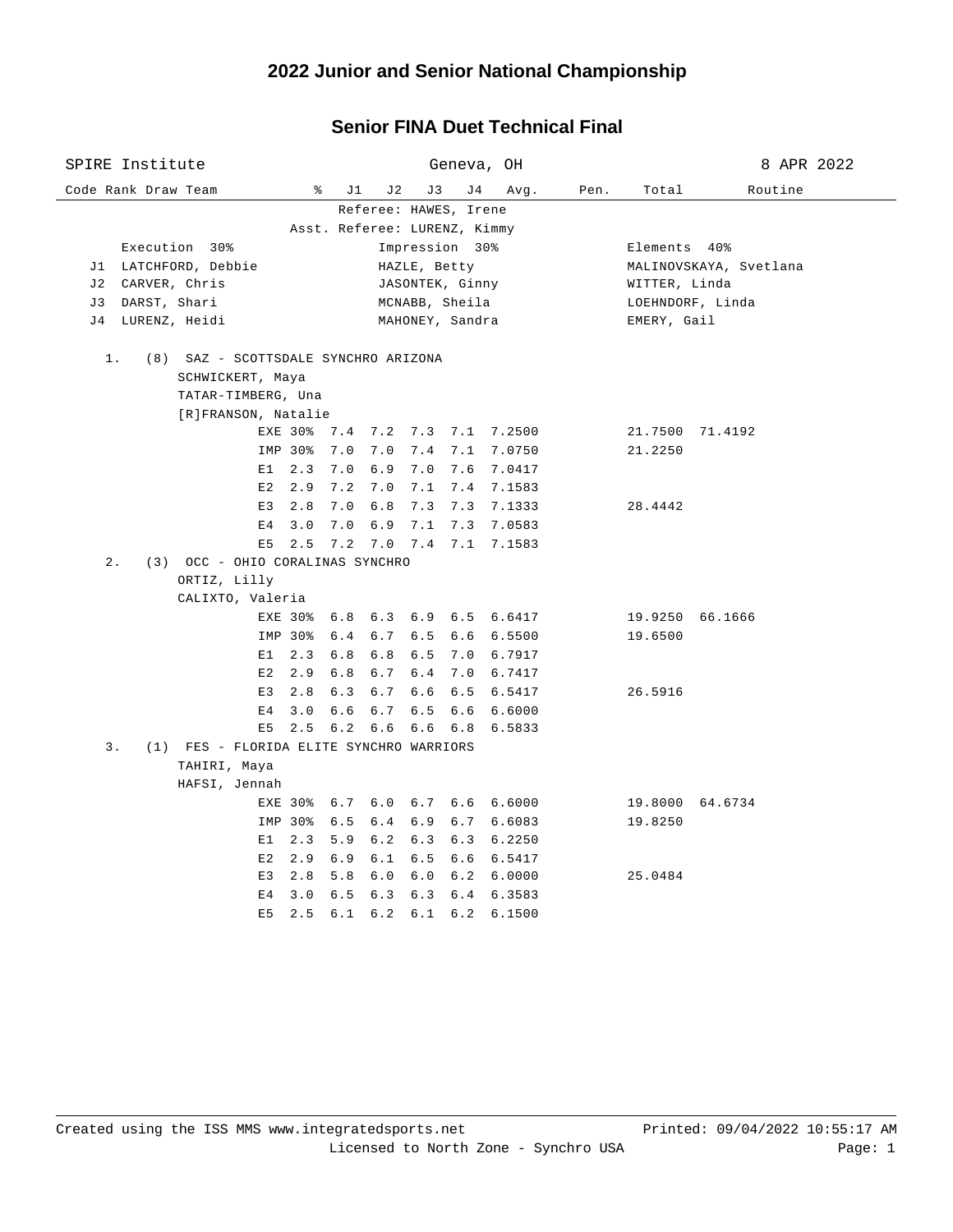# **2022 Junior and Senior National Championship**

#### **Senior FINA Duet Technical Final**

| SPIRE Institute     |                                     |                |            |                |             | Geneva, OH      |                                        |      |                 | 8 APR 2022      |
|---------------------|-------------------------------------|----------------|------------|----------------|-------------|-----------------|----------------------------------------|------|-----------------|-----------------|
| Code Rank Draw Team |                                     | ႜ              | J 1        | J2             | J3          | J 4             | Avg.                                   | Pen. | Total           | Routine         |
| 4.                  | (7) NVN - NORTHERN VIRGINIA NEREIDS |                |            |                |             |                 |                                        |      |                 |                 |
|                     | ESCAMILLA, Salma                    |                |            |                |             |                 |                                        |      |                 |                 |
|                     | SONG, Sarah                         |                |            |                |             |                 |                                        |      |                 |                 |
|                     |                                     | <b>EXE 30%</b> | 6.7        |                |             |                 | $6.4$ $6.4$ $6.5$ $6.4667$             |      | 19.4000 64.5616 |                 |
|                     |                                     | IMP 30%        | 6.3        | 6.6            |             |                 | 6.6 6.7 6.5833                         |      | 19.7500         |                 |
|                     | E1                                  | 2.3            | 6.2        | 6.3            |             | $6.2 \quad 6.7$ | 6.2833                                 |      |                 |                 |
|                     | E2                                  | 2.9            | 6.6        | 6.3            |             |                 | 6.1 6.8 6.4500                         |      |                 |                 |
|                     | E3                                  | 2.8            | 6.5        | 6.5            |             |                 | 6.3 6.4 6.4417                         |      | 25.4116         |                 |
|                     | Ε4                                  | 3.0            | 6.5        | 6.6            |             |                 | 6.1 6.5 6.4750                         |      |                 |                 |
|                     | E5                                  | 2.5            | 6.0        | 6.4            |             | $5.8 \t 6.1$    | 6.0583                                 |      |                 |                 |
| 5.                  | (2) PWS - PACIFIC WAVES SYNCHRO     |                |            |                |             |                 |                                        |      |                 |                 |
|                     | JUMP, Macy                          |                |            |                |             |                 |                                        |      |                 |                 |
|                     | ROBINSON, Emily                     |                |            |                |             |                 |                                        |      |                 |                 |
|                     | [R]KIZIS, Lisa                      |                |            |                |             |                 |                                        |      |                 |                 |
|                     |                                     |                |            |                |             |                 | EXE 30% 6.5 6.6 6.5 6.3 6.4917         |      | 19.4750 64.0519 |                 |
|                     |                                     | IMP 30%        | 6.7        |                |             |                 | 6.3 6.3 6.5 6.4167                     |      | 19.2500         |                 |
|                     | E1                                  | 2.3            | 6.1        | 6.4            | 6.1         |                 | 6.4 6.2500                             |      |                 |                 |
|                     | E2                                  | 2.9            | 6.4        | 6.5            |             |                 | 6.4 6.7 6.4667                         |      |                 |                 |
|                     | E3                                  | 2.8            | 6.3        | 6.2            |             |                 | 6.3 6.3 6.2917                         |      | 25.3269         |                 |
|                     | E4                                  | 3.0            | 6.6        | 6.3            |             |                 | $6.0$ $6.1$ $6.2167$                   |      |                 |                 |
|                     | E5                                  | 2.5            | 6.6        | 6.5            |             |                 | $6.4$ $6.1$ $6.4333$                   |      |                 |                 |
| б.                  | (4) SST - SEATTLE SYNCHRO LLC       |                |            |                |             |                 |                                        |      |                 |                 |
|                     | MECKLAI, Zara                       |                |            |                |             |                 |                                        |      |                 |                 |
|                     | FANG, Sophia                        |                |            |                |             |                 |                                        |      |                 |                 |
|                     |                                     |                |            |                |             |                 | EXE 30% 6.2 6.1 6.1 6.2 6.1500         |      | 18.4500 61.4723 |                 |
|                     |                                     | IMP 30%        | 6.1        | 6.2            |             |                 | $6.0 \t 6.2 \t 6.1417$                 |      | 18.4250         |                 |
|                     | E1                                  | 2.3            | 6.2        | 6.5            |             |                 | 6.4 6.8 6.4583                         |      |                 |                 |
|                     | E2<br>E3                            | 2.9<br>2.8     | 6.2<br>5.4 | $6.4\,$<br>6.2 |             |                 | $6.2$ $6.7$ $6.3250$<br>5.8 6.0 5.8833 |      | 24.5973         |                 |
|                     | Ε4                                  | 3.0            | 5.5        | 6.3            |             |                 | 5.8 6.1 5.9417                         |      |                 |                 |
|                     | E5                                  |                |            |                |             |                 | 2.5 6.1 6.3 6.0 6.5 6.2083             |      |                 |                 |
| 7.                  | (5) RMS - ROCKY MOUNTAIN SPLASH     |                |            |                |             |                 |                                        |      |                 |                 |
|                     | ROMNEY, Maddie                      |                |            |                |             |                 |                                        |      |                 |                 |
|                     | PARKS, Kaileigh                     |                |            |                |             |                 |                                        |      |                 |                 |
|                     |                                     | EXE 30%        | 7.0        |                |             |                 | 6.7 7.2 6.7 6.8667                     |      |                 | 20.6000 57.6219 |
|                     | IMP 30%                             |                | 6.8        | 6.9            |             |                 | 7.0 6.8 6.8583                         |      | 20.5750         |                 |
|                     | E1                                  | 2.3            | 0.0        | 0.0            |             |                 | $0.0 \t 0.0 \t 0.0000$                 |      |                 |                 |
|                     | E2                                  | 2.9            | 6.7        | 6.5            | 6.6         |                 | 7.0 6.6667                             |      |                 |                 |
|                     | E3                                  | 2.8            | 0.0        | 0.0            | 0.0         | 0.0             | 0.0000                                 |      | 16.4469         |                 |
|                     | E <sub>4</sub>                      | 3.0            | 6.5        | 6.4            |             |                 | 6.8 6.4 6.4750                         |      |                 |                 |
|                     | E <sub>5</sub>                      | 2.5            | 6.7        | 6.6            | $6.8 \t6.7$ |                 | 6.7000                                 |      |                 |                 |
|                     |                                     |                |            |                |             |                 |                                        |      |                 |                 |